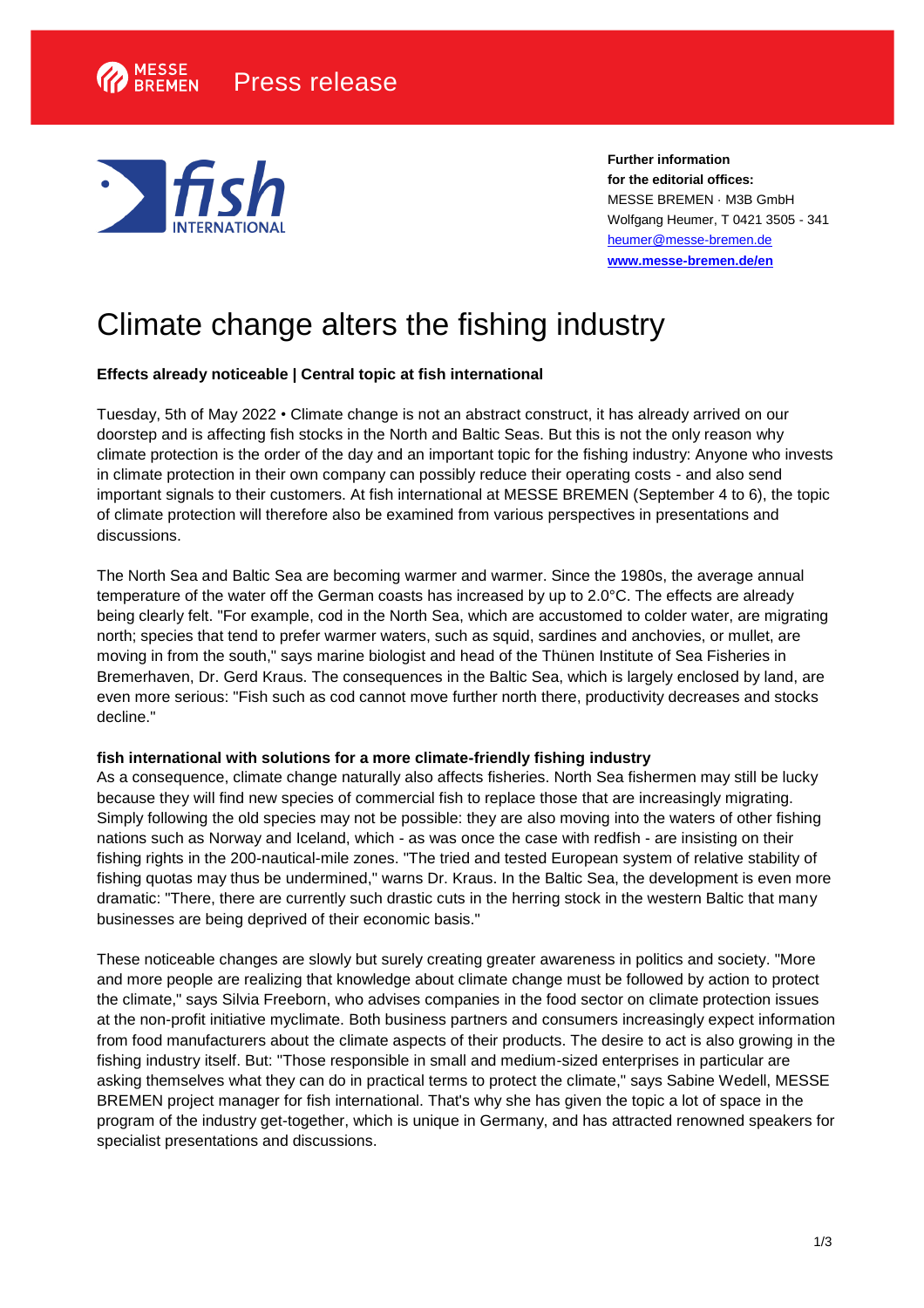

**Further information for the editorial offices:** MESSE BREMEN · M3B GmbH Wolfgang Heumer, T 0421 3505 - 341 [heumer@messe-bremen.de](mailto:heumer@messe-bremen.de) **[www.messe-bremen.de/](https://www.messe-bremen.de/)en**

#### **Reducing the carbon footprint: adding value through co-products**

The benchmark for climate impact is the "carbon footprint" of a company or its product. "When evaluating a product, you have to look at the climate impact of its entire life cycle and thus take into account, above all, how much energy is consumed at which point," says Prof. Norbert Reintjes, summarizing the principle. For the footprint of a fish fillet, for example, the fuel consumption of the fishing vessel must be taken into account, as well as the electricity required for processing and cooling the product, right through to transport and the refrigerated counter at the point of sale. This overall picture is not easy to generate, knows the scientist, who teaches industrial ecology at the University of Technology: "Depending on the reference with which you compare products, the result can be highly different." For example, when comparing fish species, "it can be relevant whether the reference point is the fresh weight, the weight of the fillets or the protein content."

The carbon footprint, created with the help of expert consultants, can lead to important course-setting in the company. "The CO2 footprint can usually be reduced by optimizing the relevant energy consumption," says Reintjes. But it could also be reduced by making better use of the raw material: "If you turn as many other parts of the fish as possible into products in addition to the fillet, the climate impact of fishing and processing is shared among these products."

Currently, Reintjes is pursuing such projects in Iceland. The "Ocean Cluster" there is a network of companies that use leftovers from fish processing for new products. One successful example is a company that has developed a medical product from fish skin for treating severe skin injuries. "After just a few years, sales are now already in the double-digit millions," Reintjes reports.

### **Consulting under the motto "do the best, offset the rest".**

The myclimate team supports companies seeking advice in the complex task of determining their carbon footprint. Together with them, the climate protection professionals then develop ideas, concepts and measures to reduce the climate-damaging footprint. In addition, the non-profit institution offers companies educational programs for trainees, employees and, of course, the management of companies: "Knowledge is also the prerequisite for action in climate protection," emphasizes Silvia Freeborn.

True to the motto of myclimate "do the best, offset the rest", CO2 emissions should not be created in the first place, but avoided. However, since the most important thing for the climate is that global emissions decrease in total, unavoidable emissions can also be offset. For emissions that cannot be avoided or have not yet been reduced, myclimate also offers the possibility of offsetting in high-quality carbon offset projects. Classically, these are projects such as forest conservation projects or reforestation measures that ensure that a certain amount of the greenhouse gas carbon dioxide is bound. "But these also include programs right here in Germany," says Silvia Freeborn.

For the fishing industry, the entry point to practical measures for climate protection is via the myclimate stand at fish international: "We are available as a contact throughout the trade fair," Silvia Freeborn emphasizes. Sabine Wedell also knows that knowledge subsequently leads to action: "Together with myclimate, we are developing a climate concept for fish international and our other events." The motivation here is the same that should drive the fishing industry: "It's in our own interest and expected of participants and partners."

More information**:** [www.fishinternational.de/en](http://www.fishinternational.de/en)